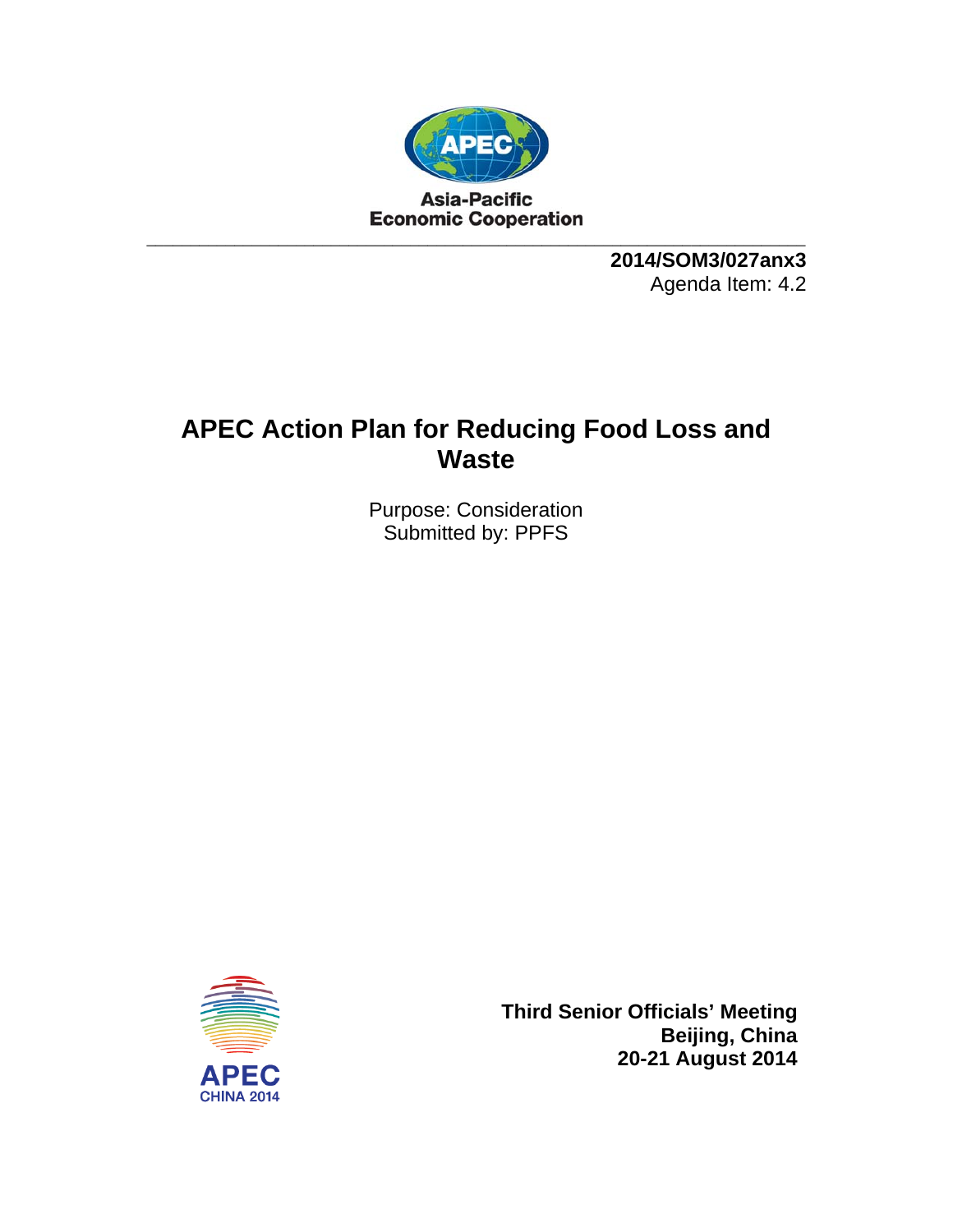## **APEC Action Plan for Reducing Food Loss and Waste**

(Endorsed in the PPFS 2014 Plenary meeting, August 15, 2014, Beijing, China)

## **Background**

- 1. Food loss and waste has become an increasing concern throughout the world, as it can have an enormous negative impact on food availability, economy and environment. According to FAO's report, the world's food wastage is up to 1.3 billion tonnes per year, fifty-four percent of it occurring "upstream" during production, post-harvest handling and storage, and forty-six percent of it occurring at the processing, distribution and consumption stages. The direct economic cost of food wastage of agricultural products (excluding fish and seafood) is about 750 billion USD. Food wastage also results in an inefficient use of natural resources and presents an opportunity cost for those resources that could have been more effectively used elsewhere.
- 2. Food loss and waste reduction is equal to increasing food supply and saving limited resources. Policies to reduce food loss and waste are important in responding to emerging challenges of food security in the APEC region. Some public and private sectors in the APEC economies have worked cooperatively to start initiatives to reduce food waste.
- 3. It is necessary and timely to develop and carry out the APEC Action Plan For Reducing Food Loss And Waste to assist with the implementation of the APEC Food Security Road Map Towards 2020 as stated in 21st APEC Leaders' Declaration, October 8, 2013(para18b, c, and d). The plan will work towards defeating hunger and malnutrition, and improving the living standard of all, especially the poorest and small holder, in an economically, socially and environmentally sustainable manner. It will contribute to the Millennium Development Goal of improving food security.

## **Goal**

- 4. Enhance food supply efficiency, provide more affordable food for lower income consumers. APEC economies will strive to reduce food loss and waste by 10% compared with the 2011-2012 levels by 2020 in the Asia-Pacific economies aim to advance beyond the Millennium Development Goals 2015 hunger goals.
- 5. Promotion of sustainable food systems, which includes sustainable food production, as well as sustainable diets and consumption.

## **Objectives**

- 6. Promote food science literacy/dissemination among people in the region to increase the awareness of food security, especially food loss and waste. To improve food science literacy in the region as to help all the players and stakeholders (e.g. producers, food processors, retailers, and consumers) understand food's influence on them and how they influence on food. In this way, policy makers can evaluate evidence base, and farmers, businesses and consumers can make informed decisions and choices. Success of these decisions will be defined through the level of reduction of food waste
- 7. Communicate and share good practices in different stages and areas for reducing food loss and waste. Best practices will not only take account to the economic factor, but also refer to cultural/social and environmental factors.
- 8. Develop relevant, innovative technologies to reduce food post-harvest loss. Develop better technologies on food harvest, storage, processing, transporting and retailing processes. Promote exchange and share of expertise/good practices and re-use of food resources within the human food chain. Pursue by-product recycling and recovery.